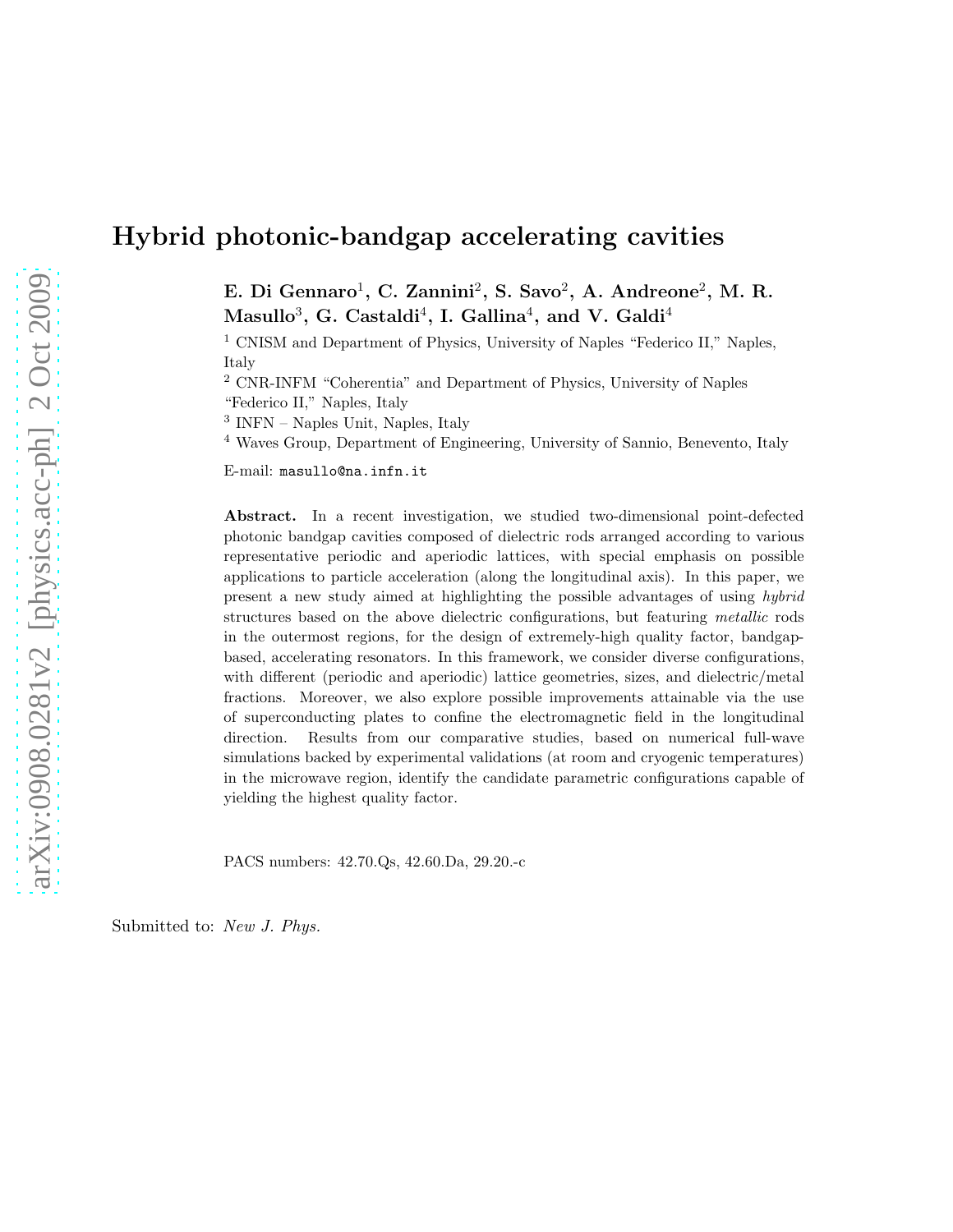## 1. Introduction and background

The next-generation colliders (which require large-current and high-energy beams) and the needs of medical and industrial applications of accelerators (which ask for compact and easy-to-fabricate structures) constitute a pressing demand for the development of resonators based on novel, unconventional concepts. Amongst a number of problems that the design of new accelerators has to face, the most important is probably the suppression of higher-order modes (HOMs) in the resonant accelerating cavities, which may produce beam instabilities or power losses.

Due to the energy transfer between the bunched beam, which is traveling through, and the cavity, the amplitude and the distribution of the electromagnetic (EM) field inside the cavity will be different from the case in the absence of particles. The harmonic content of the bunched beam is the driving source of this transfer. Moreover, the use of high-intensity beams, generally associated with short bunches, implies an increase of the higher-order harmonics. The energy transfer between the beam and the cavity will be effective only if the high-order harmonics are synchronous with the cavity modes. In this case, a fraction of the excited EM field will remain in the resonant cavity until it is naturally damped. Such phenomenon, called "beam loading" of the accelerating cavity, gives rise to both transverse and longitudinal coupled-bunch instabilities, and increases linearly with the beam intensity. As a consequence, the particle current is severely limited if the instability growth rate is larger than the natural damping. The fundamental mode can be compensated by varying the amplitude and phase of the feeding voltage, but the detrimental HOMs need to be detuned. Possible solutions to this problem (at no expense to the accelerator performance) are based on connecting to the cavity a number of waveguides with various cut-off frequencies. Such HOM-removal mechanism works very well at relatively low operational frequencies, but becomes rather cumbersome as the frequency increases.

Within this context, it is presently a real challenge to design and build a compact, HOM-free, accelerating structure, able at the same time to efficiently couple the EM field to the particle beam.

Periodic photonic crystals (PCs) have been proposed in the past as candidates for accelerating cells in microwave or laser-driven particle accelerators [\[1\]](#page-11-0). The key concept underlying these structures is the presence of a photonic bandgap (PBG), typical of dispersive media, which prevents, within a specific frequency band, the EM propagation along the periodicity directions of the PC. In such structures, a PBG cavity (or waveguide) can be realized by introducing one or more localized lattice defects, thereby producing "field trapping" nearby the defect zone within the forbidden frequency window. This mechanism therefore allows to design a frequency-selective structure for the EM propagation, acting, e.g., as a perfectly "reflecting wall" at a certain frequency, while exhibiting a transparent response in the remaining part of the spectrum. By adequately shaping the geometry around the defect, the trapped mode can be optimized so as to work as the operating accelerating mode. Metallic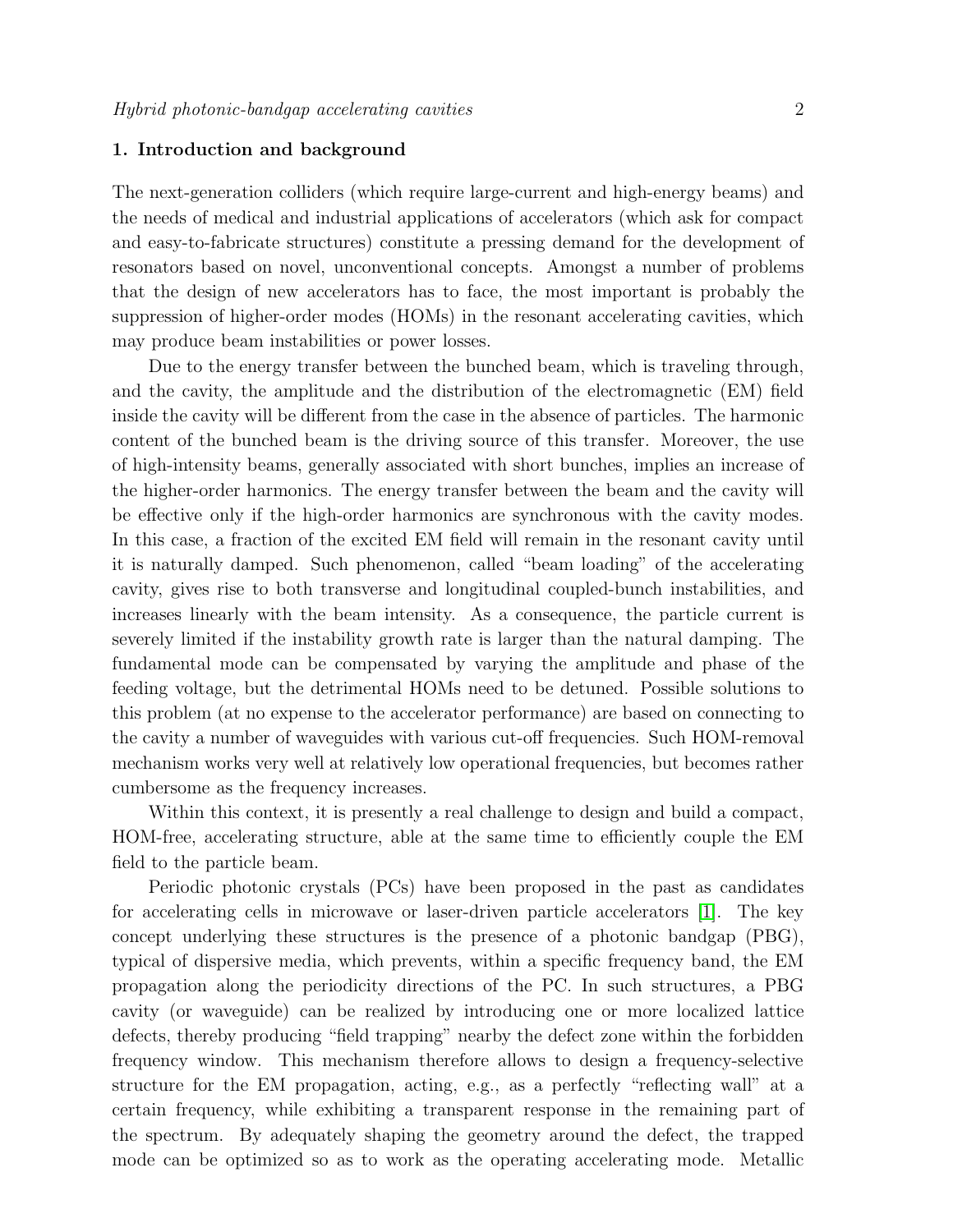PC structures have already been used to realize a new kind of large-gradient accelerator with an effective suppression of HOM wakefields [\[2\]](#page-11-1). Prototypes of fully-metallic (superand normal-conducting) mono-modal PC cavities have been constructed and tested at different working frequencies [\[3\]](#page-11-2).

Previous (numerical and experimental) studies have also demonstrated that alldielectric structures can be used to confine the desired excited mode, eliminating or reducing the characteristic metallic losses at the frequency of operation. Dielectric materials may also be beneficial in order to cope with radio-frequency (RF) breakdown phenomena that may easily occur in structures where large accelerating field gradients need to be achieved.

Moreover, the existence of PBG and related phenomena is not restricted to periodic crystals. In fact, a large body of numerical and experimental studies have demonstrated the possibility of obtaining similar effects also in aperiodically-ordered structures, typically referred to as "photonic quasicrystals" (PQCs) (see, e.g., [\[4,](#page-11-3) [5,](#page-11-4) [6\]](#page-11-5) for recent reviews of the subject). PQC structures are receiving a growing attention in a variety of fields and application scenarios (see, e.g., [\[7\]](#page-11-6)), mainly driven by the higher level of (weak) symmetry achievable and the extra degrees of freedom available, as compared to their periodic counterparts. In particular, experimental studies on PQCbased optical microcavities have demonstrated the possibility of obtaining high quality factors and small modal volumes [\[8\]](#page-11-7), thereby providing further degrees of freedom in tailoring the mode confinement. In this framework, it is also worth mentioning possible alternative strategies based on brute-force numerical optimization of the spatial lattice geometry [\[9\]](#page-11-8). For the case of dielectric structures, by comparison with a periodic lattice exhibiting comparable performance, this strategy may allow a considerable saving in the number of rods, although it is not entirely clear how this sparsification translates into a reduction of the overall structure size.

In a recent investigation [\[10\]](#page-11-9), we explored the possible application of 2-D pointdefected PQC cavities composed of dielectric rods arranged according to various representative aperiodic (Penrose and dodecagonal) geometries, and terminated by two metallic plates in order to confine the field along the longitudinal direction. More specifically, we carried out a parametric study of the confinement properties as a function of the structure size, filling fraction, and losses, so as to identify the best performing configurations, and we compared them with a reference periodic counterpart. Although the results were very encouraging, we found that the major limitation in the development of compact, intrinsically mono-modal (and hence HOM-free), high-quality-factor cavities arises from the conduction losses due to the metallic plates, irrespective of the geometry considered. A possible device to overcome this limitation amounts to replacing copper with a superconducting material, thereby rendering the in-plane radiation the dominant loss mechanism. In this framework, a systematic study needs to be pursued in order to assess to what extent the actual improvements in the cavity performance might justify the higher complexity introduced by the necessity of operating at cryogenic temperatures.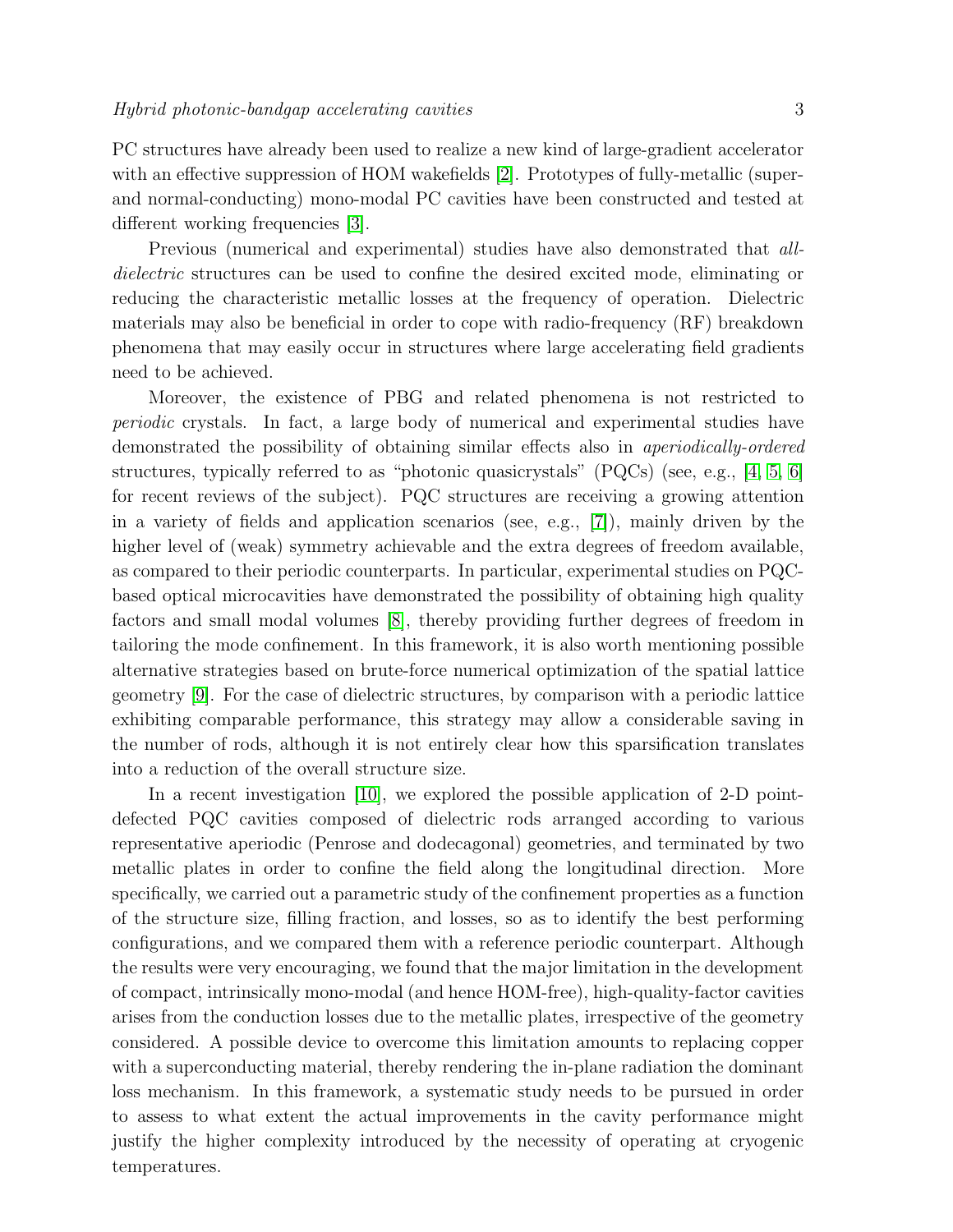This paper, following up on our previous work, is aimed at highlighting the possible advantages of using metallic rods in the outermost regions of (periodic and aperiodic) dielectric structures, for the design and fabrication of PBG-based hybrid (normal metallo-dielectric and superconducting metallo-dielectric) high-quality-factor accelerating resonators. The basic underlying idea is to find out a suitable tradeoff between dielectric and metal content, so as to improve the in-plane confinement without significantly increasing the conduction losses. To this aim, we compare different configurations of these hybrid structures, with diverse sizes, lattice geometries, and dielectric/metal fractions.

Accordingly, the rest of the paper is laid out as follows. In Sec. [2,](#page-3-0) we present the results of our numerical full-wave studies, first on dielectric-rod structures (focusing on the effects of the metallic plates), and subsequently on hybrid structures consisting of dielectric and metallic rods. In Sec. [3,](#page-9-0) we validate the above results via experimental measurements at room and cryogenic temperatures. Finally, in Sec. [4,](#page-10-0) we provide some concluding remarks and hints for future research.

### <span id="page-3-0"></span>2. Numerical studies

Our numerical full-wave studies of the EM response of the structures of interest are based on the combined use of the 3-D commercial software CST Microwave Studio [\[11\]](#page-12-0) (for modeling volumetric and surface losses) and an in-house 2-D simulator based on the finite-difference-time-domain (FDTD) technique [\[12\]](#page-12-1) (for modeling the radiative losses not accounted for in the 3-D simulator).

#### 2.1. Dielectric PBG cavities

The dielectric structures of interest are composed of sapphire cylindrical rods of radius r and relative dielectric permittivity 9.2, with typical loss-tangent values ranging between 10<sup>−</sup><sup>6</sup> and 10<sup>−</sup><sup>8</sup> , depending on the temperature of operation. As in [\[10\]](#page-11-9), the rods are arranged according to two representative PQC geometries, based on the dodecagonal (12fold-symmetric [\[13\]](#page-12-2), Figure [1\(](#page-4-0)b)) and Penrose (10fold-symmetric [\[14\]](#page-12-3), Figure 1(c)) tilings, respectively, and a reference periodic (triangular) PC structure (Figure [1\(](#page-4-0)a)). The removal of the central rod creates the defect region and allows for the beam transit aperture. The mode of interest for the particle acceleration along the longitudinal direction is the  $TM_{010} - like$  (fundamental mode), with the electric field parallel to the rods.

All configurations are characterized by a lattice constant (corresponding to the period in the triangular case, or to the tile sidelength in the aperiodic cases, cf. Figure [1\)](#page-4-0) chosen as  $a = 0.75$  cm, so as to yield comparable values of the fundamental mode resonant frequency (around 16.5 GHz). The rods height is  $h = 0.6$  cm. Different transverse sizes are considered, by varying the radius  $R$  as an integer multiple of the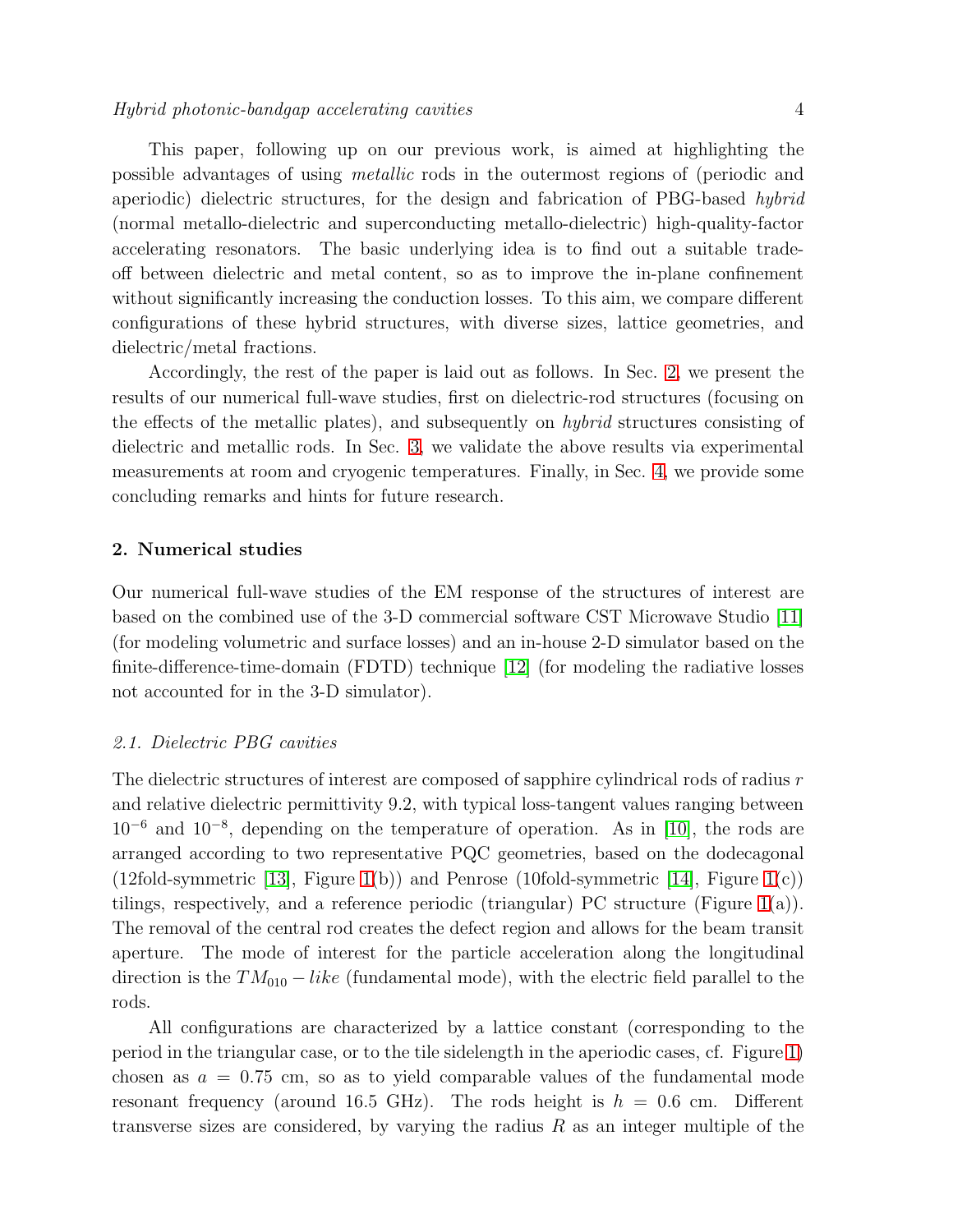

<span id="page-4-0"></span>Figure 1. Point-defected PBG mono-modal cavities, with periodic triangular (a), and aperiodic dodecagonal (b) and Penrose (c) lattice geometries.

lattice constant a (see Figure [1\)](#page-4-0). As a figure of merit, we use the standard quality factor,

$$
Q = \frac{\omega_0 \mathcal{E}}{\mathcal{P}},\tag{1}
$$

where  $\omega_0$  is the resonant radian frequency,  $\mathcal E$  is the EM energy stored in the cavity, and  $\mathcal P$  is the average power loss. In our simulations, the resonant frequency and the quality factors pertaining to volumetric and surface losses are computed via standard post-processing routines available in the CST Microwave Studio eigen-solver [\[11\]](#page-12-0). The radiative quality factor is instead computed from the 2-D FTDT analysis (with all dielectric and metallic elements assumed as lossless), by processing the time-signal evolution via a harmonic inversion tool [\[15\]](#page-12-4) based on a low-storage "filter diagonalization method." The overall quality factor  $Q_T$  can then be obtained by combining the conducting  $(Q_C)$ , dielectric  $(Q_D)$ , and radiative  $(Q_R)$  quality factors via

<span id="page-4-1"></span>
$$
\frac{1}{Q_T} = \frac{1}{Q_C} + \frac{1}{Q_R} + \frac{1}{Q_D}.\tag{2}
$$

Note that, within the parametric ranges of interest, the dielectric quality factor  $Q_D$ is much higher than the other two factors, and its contribution in [\(2\)](#page-4-1) is accordingly negligible.

As shown in [\[10\]](#page-11-9), and compactly summarized in Table [1,](#page-5-0) for a moderate cavity size  $(R \leq 5a)$  and a filling factor  $r/a = 0.2$ , a judicious choice of a PQC geometry turns out to provide sensible improvement in the field confinement as compared with the periodic reference configuration.

In dielectric-rod cavities, as expectable, the conducting quality factor  $Q_C$  is almost the same for all configurations and cavity sizes, since it depends mainly on the surface conductivity of the metallic plates.

Conversely, the radiative quality factor  $Q_R$  strongly depends on the geometry and size of each structure. The field confinement in these cavities is weaker than that achievable via fully-metallic structures, and represents the main factor affecting the cavity performance when very compact  $(R = 3a)$  structures are needed.

For  $R = 5a$ , instead,  $Q_R$  improves from  $4.08 \times 10^4$  (triangular) to  $1.47 \times 10^5$ (dodecagonal). For this size, the total quality factor  $Q_T$  of dielectric (periodic or aperiodic) structures is much higher than those obtained in the case of fully-metallic periodic PBG cavities ( $\sim 4 \times 10^3$  at room temperature) of comparable resonant frequency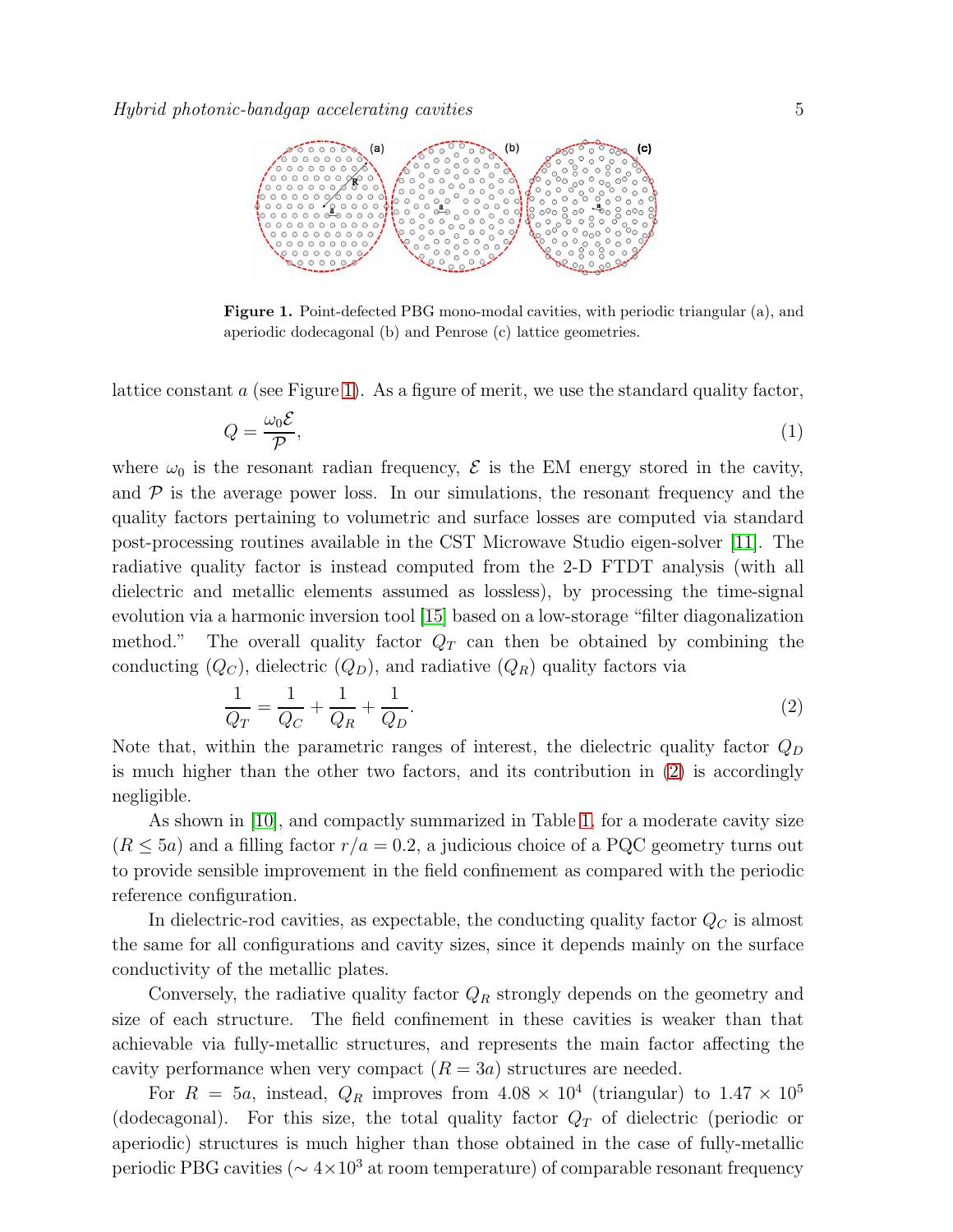<span id="page-5-0"></span>Table 1. Simulation results for the selected lattice geometries, assuming cavity sizes  $R = 3a, 4a, 5a$  and filling factor  $r/a = 0.2$ .  $Q_C$ ,  $Q_R$ , and  $Q_T$  are the conducting, radiative, and total quality factors, respectively. The last column indicates the weight of the conduction losses in the total quality factor.

| $R=3a$      | $Q_C$                | $Q_R$                | $Q_T$                | $\left(1-\frac{Q_T}{Q_B}\right)$ |
|-------------|----------------------|----------------------|----------------------|----------------------------------|
| Triangular  | $1.05 \times 10^{4}$ | $7.74 \times 10^{2}$ | $7.20 \times 10^{2}$ | 0.05                             |
| Dodecagonal | $1.07 \times 10^{4}$ | $1.87 \times 10^{3}$ | $1.65 \times 10^{3}$ | 0.09                             |
| Penrose     | $1.06 \times 10^{4}$ | $4.37 \times 10^{2}$ | $4.23 \times 10^{2}$ | 0.02                             |
| $R=4a$      |                      |                      |                      |                                  |
| Triangular  | $1.19 \times 10^{4}$ | $5.70 \times 10^{3}$ | $3.80 \times 10^{3}$ | 0.32                             |
| Dodecagonal | $1.18 \times 10^{4}$ | $1.72 \times 10^{4}$ | $7.00 \times 10^{3}$ | 0.59                             |
| Penrose     | $1.14 \times 10^{4}$ | $5.00 \times 10^{3}$ | $3.48 \times 10^{3}$ | 0.30                             |
| $R = 5a$    |                      |                      |                      |                                  |
| Triangular  | $1.19 \times 10^{4}$ | $4.08 \times 10^{4}$ | $9.20 \times 10^3$   | 0.77                             |
| Dodecagonal | $1.19 \times 10^{4}$ | $9.30 \times 10^{4}$ | $1.05 \times 10^{4}$ | 0.89                             |
| Penrose     | $1.22 \times 10^{4}$ | $1.47 \times 10^{5}$ | $1.13 \times 10^{4}$ | 0.92                             |
|             |                      |                      |                      |                                  |

[\[16\]](#page-12-5). This is mainly due to the reduction of conduction losses resulting from the use of dielectric (instead of metallic) rods.

In such a case, therefore, the primary source of dissipation is given by the surface losses of the metallic plates. The replacement of copper with a superconducting material appears the way to go, even if the required low-temperature operation implies an increased complexity. Nevertheless, in order to achieve the performance required for accelerating cavities, one still needs to reduce the radiation leaks, which would otherwise limit the total quality factor.

## 2.2. Hybrid PBG cavities

In order to reduce the radiative losses, without sacrificing the performance improvement attainable via superconducting technologies, one may think of replacing some dielectric rods (intuitively, those located in the outermost regions, where the field is weaker), with metallic ones, thereby obtaining a "hybrid" metallo-dielectric PBG cavity. We present here the results pertaining to hybrid structures of size  $R = 5a$ , based on the above selected lattice geometries (triangular, dodecagonal, Penrose).

Table [2](#page-6-0) compares the FDTD-simulated radiative quality factors pertaining to the dielectric-rod reference case with those pertaining to hybrid PBG cavities featuring one or two peripheral "rings" made of metallic (copper) rods. Here, and henceforth, the hybrid structures are labeled as  $D + M$ , with D and M denoting the number of rings made of dielectric and metallic rods, respectively. Note that, in the aperiodic cases, the "rings" are not regularly shaped, and their definition may be ambiguous. In our simulations, they were defined via radial inequalities (e.g., for a total cavity size of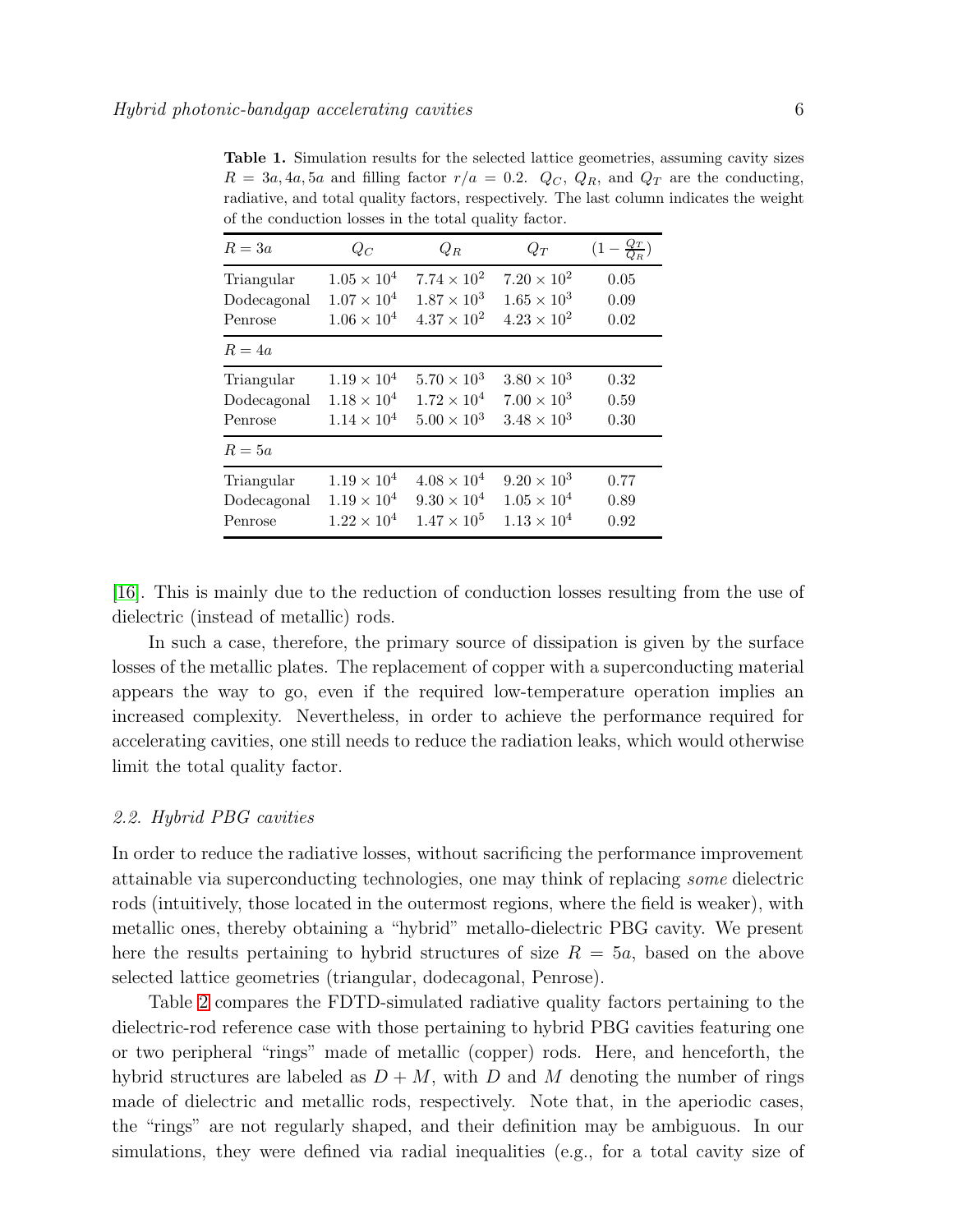<span id="page-6-0"></span>**Table 2.** Simulated radiative quality factors  $Q_R$  for hybrid PBG cavities of total size  $R = 5a$  (with  $r/a = 0.2$ ), featuring zero (i.e., fully-dielectric), one, and two peripheral rings of metallic (copper) rods.

| Dielectric+Metallic Triangular Dodecagonal |                      |                      | Penrose              |
|--------------------------------------------|----------------------|----------------------|----------------------|
| $5+0$                                      | $4.08 \times 10^{4}$ | $9.30 \times 10^{4}$ | $1.47 \times 10^{5}$ |
| $4 + 1$                                    | $1.78 \times 10^{6}$ | $7.44 \times 10^{6}$ | $2.51 \times 10^{6}$ |
| $3 + 2$                                    | $2.50 \times 10^8$   | $5.85 \times 10^{7}$ | $3.93 \times 10^{8}$ |

One readily observes that the inclusion of metallic rods dramatically improves the confinement properties of the PBG cavities. In particular, in the periodic case, there is a two-order-of-magnitude step increase in the radiative quality factor, which brings its value to over 10<sup>8</sup> (very close to what predicted for the Penrose geometry) when two peripheral copper rings are included. The dodecagonal geometry, which exhibits the best performance in the 4+1 configuration, is outperformed by the other geometries in the 3+2 configuration.

The field-confinement improvements are also evident in the corresponding (transverse) electric-field maps shown in Figure [2.](#page-7-0)

Specifically, Figs. [2\(](#page-7-0)a), 2(d), and 2(g) show the results pertaining to the dielectricrod cavities (5+0 configuration). The field maximum intensity (centered at the defect position) is almost the same in the three different cases, but the spatial distribution evidences the better confinement properties of the Penrose geometry, as confirmed by the data reported in Table [1.](#page-5-0) The improvement in the radiative quality factor of the hybrid cavities is already sensible when the first (outermost) peripheral metallic ring is included (see Figs. [2\(](#page-7-0)b), 2(e), and 2(h)), and becomes striking in the  $3+2$  configuration (see Figs.  $2(c)$ ,  $2(f)$ , and  $2(i)$ ). This is in agreement with the trend shown in Table [2.](#page-6-0) More difficult, however, is to discern from the plots the different performance in terms of  $Q_R$  values exhibited by the three geometries for each hybrid  $(4+1 \text{ or } 3+2)$  configuration.

Figure [3](#page-8-0) shows the simulated total quality factors pertaining the three lattice geometries, as a function of the temperature  $T$  and of the number of metallic rings. Direct-current conductivity is assumed to vary (with the temperature) according to the data reported in [\[17\]](#page-12-6) for high-purity electropolished copper. As a reference, the behavior of a fully-metallic periodic structure is also displayed.

Looking at these behaviors, the advantage of using a dielectric-rod structure (empty markers) instead of a fully-metallic one (solid line) is fairly clear. Similarly, hybrid structures with one (semi-empty markers) or two (full markers) metallic rings outperform (the more the lower the temperature) the fully-dielectric ones. It is also evident that the inclusion of metallic rings progressively brings the radiation losses to a negligible level; in this regime, the dominant source of dissipation comes from the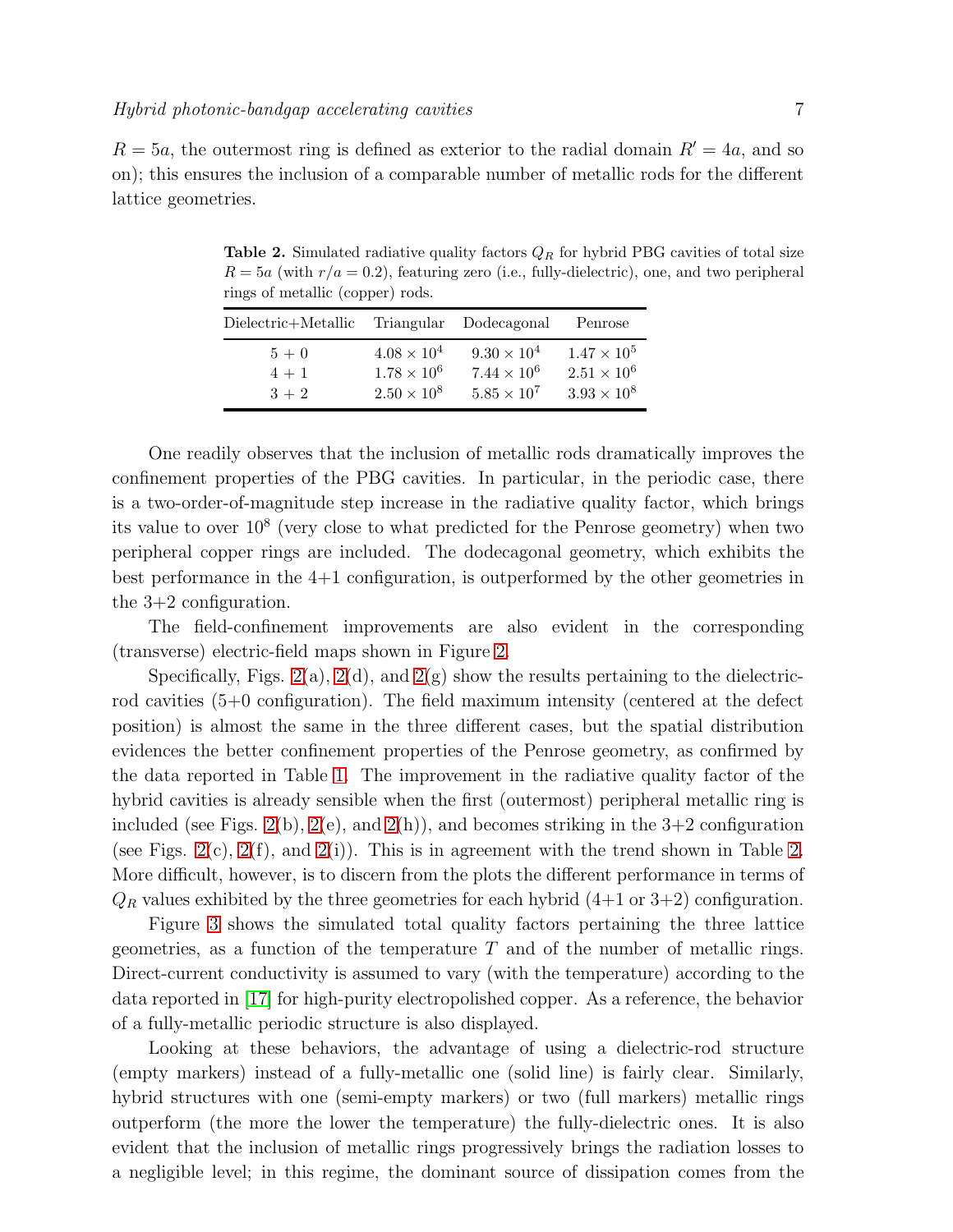

<span id="page-7-0"></span>Figure 2. Simulated electric-field intensity maps (in dB) for the hybrid PBG cavities of size  $R = 5a$  (with  $r/a = 0.2$ ), featuring zero, one or two peripheral "rings" of copper rods (displayed as black empty circles), and different lattice geometries: triangular  $((a), (b), (c)),$  dodecagonal  $((d), (e), (f)),$  Penrose  $((g), (h), (i)).$ 

metallic plates, and the responses (as a function of the temperature) of the different geometries tend to become identical. A possible solution might be the replacement of copper with a high-temperature superconductor (HTS), to cover the inner surface of the confinement plates. Setting the operational temperature at about 30 K, this would determine a three-order-of-magnitude reduction of the surface losses, and therefore a corresponding increase of the related conduction quality factor. It is important to stress that use of HTS peripheral rod rings would only add further complexity to the structure (because of the necessity of efficiently cooling down them too), without any significant improvement in the overall quality factor.

It therefore appears that a judicious combination of  $i$ ) superconducting plates,  $ii$ low-loss dielectric rods (in the interior region), and *iii*) metallic rods (in the outermost region) may open up new perspectives in the development of novel monomodal, PBG based, high-quality-factor open cavity for the acceleration of energetic particle beams at very high operational frequencies. The use of peripheral metallic rings certainly improves the confinement properties of the PBG resonators, while maintaining the advantages foreseen for dielectric cavities (reduction of breakdown phenomena, moderate fabrication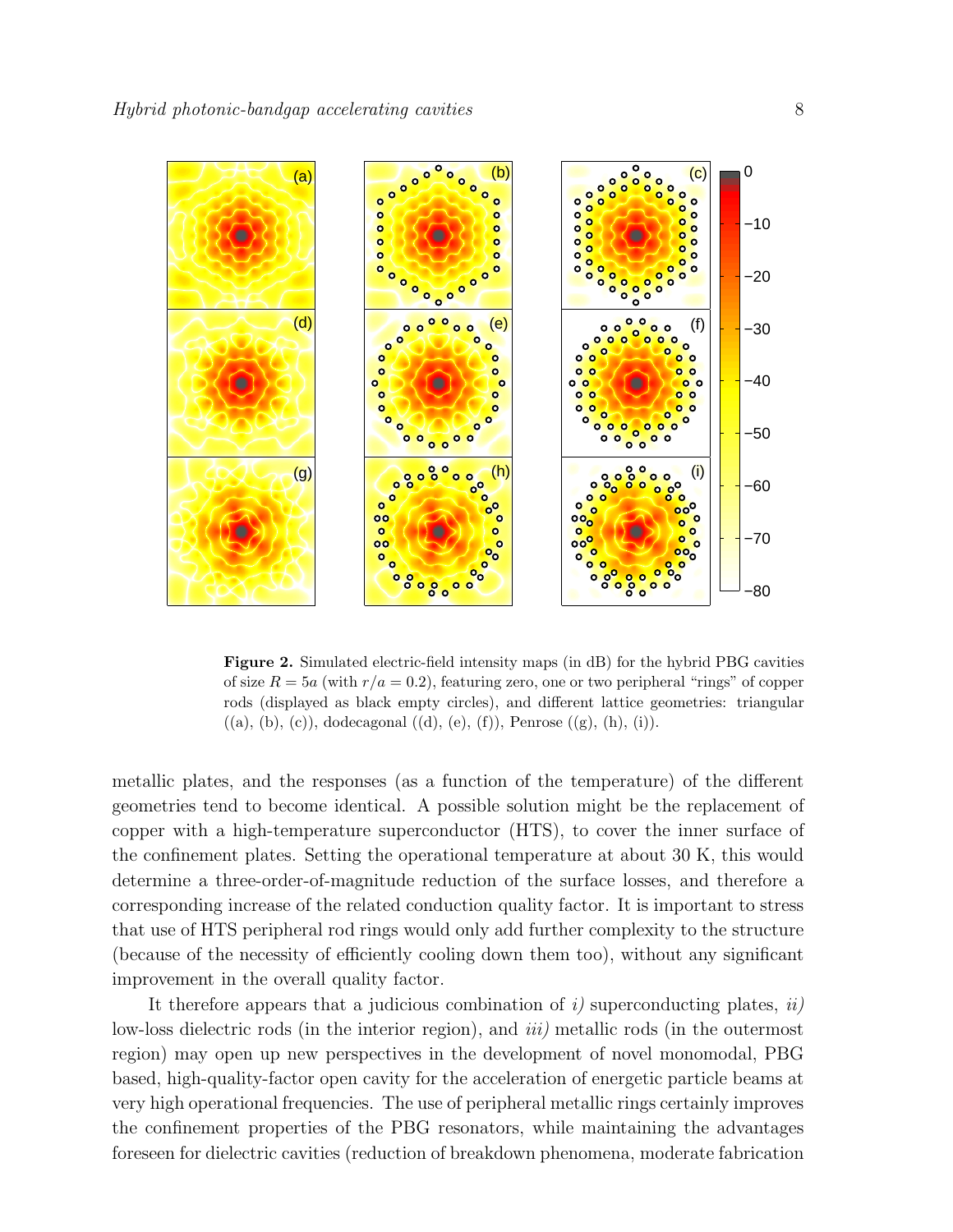

<span id="page-8-0"></span>Figure 3. Simulated temperature dependence of the total quality factor for triangular, dodecagonal and Penrose PBG hybrid cavities of size  $R = 5a$  (with  $r/a = 0.2$ ), and featuring zero, one or two copper rings, compared with the behavior expected for a fully metallic triangular cavity (solid curve).

complexity, etc.). Figure [4](#page-8-1) displays the total quality factor  $Q_{LP}$  of a hybrid PBG cavity of size  $R = 5a$  as a function of the number of metallic rings for the geometries of interest, at a temperature of operation of 30 K, assuming lossless plates and a dielectric loss-tangent of 10<sup>−</sup><sup>8</sup> (which is a reasonable value for single-crystal sapphire at low temperatures), so as to better highlight the role of the copper rods.



<span id="page-8-1"></span>**Figure 4.** Estimated total quality factor  $Q_{LP}$  as a function of the number of metallic (copper) rod rings for triangular, dodecagonal, and Penrose PBG hybrid structures of size  $R = 5a$  (with  $r/a = 0.2$ ) at a temperature of 30 K, assuming lossless plates and dielectric loss-tangent of 10−<sup>8</sup> . Dotted curves are guide-to-eye only.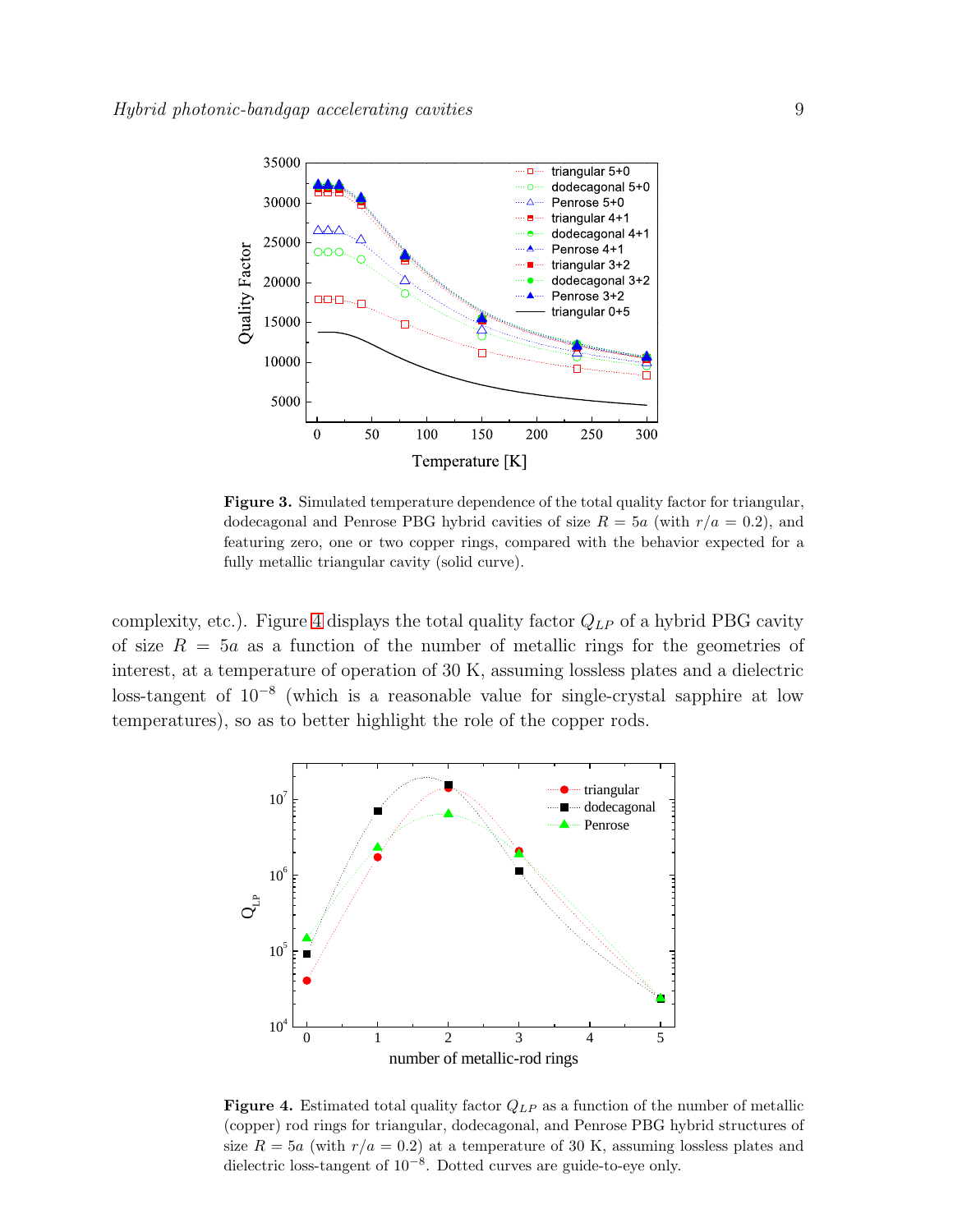As can be observed,  $Q_{LP}$  first increases (reaching its maximum for the 3+2 configuration), and then it starts decreasing (reaching its minimum for the fully-metallic  $0+5$  configuration). As expected, increasing the number of metallic rings *levels* the performance of the hybrid cavities, irrespective of the different spatial arrangements of the rods. Another interesting feature observable in Figure [4](#page-8-1) is that the Penrose geometry, in spite of its higher radiative quality factor, is largely outperformed by the other two geometries in the 3+2 configuration. This is attributable to the slight ( $\sim$ 10%) larger number of copper rods in outermost metallic rings (as compared to the triangular and dodecagonal cases), with a detrimental effect on the level of conduction losses for this geometry.

#### <span id="page-9-0"></span>3. Experimental results

In order to validate the above findings and explore their technological viability, we fabricated some prototypes of the simulated structures, by suitably placing the dielectric (single-crystal sapphire) and metallic (oxygen-free high-conductivity copper) rods (of radius  $r = 0.15$  cm and height  $h = 0.6$  cm) between two copper plates, inserted in a cryogenic box. The whole system is then cooled down to about 100 K by introducing liquid nitrogen. The operation temperature is monitored using a Si-diode sensor placed on one of the copper plates. Both the feed and pick-up antennas are placed on the top plate, far enough from the central region where the EM field reaches its maximum to ensure that all measurements are performed in the weak coupling limit. The resonant cavity is then connected to a HP8720C network analyzer and the quality factors at room and cryogenic temperatures are evaluated by the standard −3 dB method, looking at the frequency transmission curve at the resonance. For the experimental characterization, we considered hybrid cavities with the three different geometries and  $R = 5a$ , having a single peripheral metallic ring  $(4+1)$  configuration). As a representative example, Figure [5](#page-10-1) shows the measured transmission parameter  $|S_{12}|$  pertaining to the Penrose geometry, from which the *monomodality* of the cavity within the whole bandgap frequency region (12.5–18 GHz) is fairly evident.

In Table [3,](#page-10-2) the experimental quality factors are reported at 300 K and 100 K, and compared with the results obtained from the numerical simulations. Note that, unlike in [\[17\]](#page-12-6), the surface of the copper used in our experiments was not chemically treated or polished (to remove impurities, oxide layers, etc.). This was accordingly taken into account in the numerical simulations by slightly  $(10 \%)$  increasing the value of the copper surface impedance with respect to the data reported in [\[17\]](#page-12-6).

There is a very nice agreement between measurements and simulations, confirming the validity of our initial assumptions. The data show that losses, at both room and cryogenic temperatures, are essentially dominated by the conductive contribution due to the metallic plates, and consequently determine an upper limit for the total quality factor of the order of 10<sup>4</sup> , irrespective of the geometrical configurations, as already evidenced in Figure [3.](#page-8-0) One can accordingly conjecture that the insertion of superconducting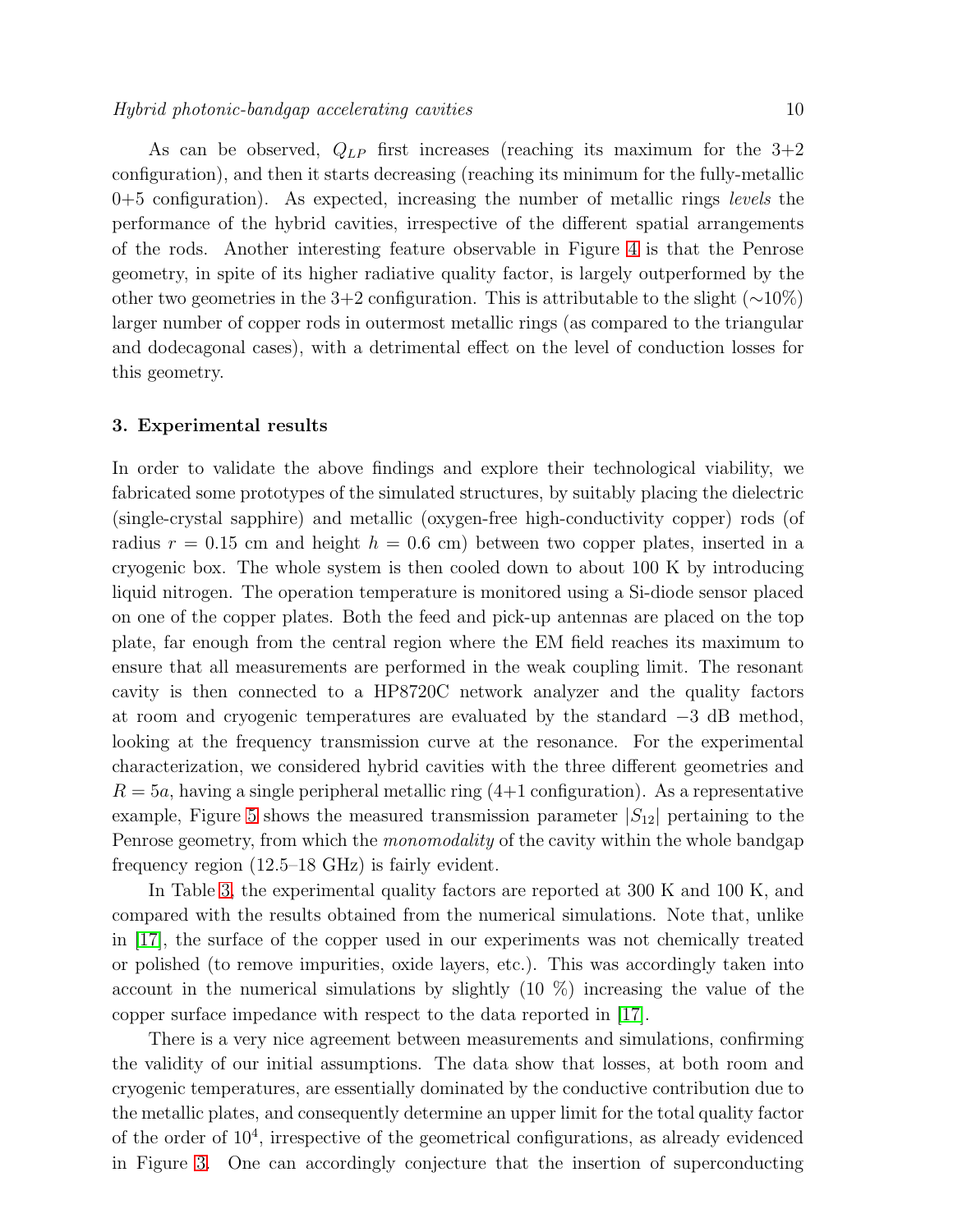

<span id="page-10-1"></span>**Figure 5.** Transmission parameter  $|S_{12}|$  measured as a function of the frequency for a Penrose (4+1) point-defect cavity. In the frequency region between the dashed-dotted vertical line, the frequency sampling has been increased in order to capture the sharp resonant peak.

<span id="page-10-2"></span>Table 3. Measured total quality factor at room (300 K) and cryogenic (100 K) temperatures for triangular, dodecagonal and Penrose PBG hybrid cavities with  $R = 5a$  and a single peripheral metallic ring (i.e., 4+1 configuration).

| Geometry                             | $Q_{exp}^{100K}$ | $Q_{sim}^{100K}$ | $Q_{exp}^{300K}$                                                                                                                                                                                                                                | $Q_{sim}^{300K}$ |
|--------------------------------------|------------------|------------------|-------------------------------------------------------------------------------------------------------------------------------------------------------------------------------------------------------------------------------------------------|------------------|
| Triangular<br>Dodecagonal<br>Penrose |                  |                  | $1.84\times 10^4$ $-1.90\times 10^4$ $\big $ $1.14\times 10^4$ $-1.05\times 10^4$<br>$1.95 \times 10^4$ $1.94 \times 10^4$ $1.12 \times 10^4$ $1.07 \times 10^4$<br>$2.00 \times 10^4$ $1.96 \times 10^4$ $1.05 \times 10^4$ $1.07 \times 10^4$ |                  |

plates, with the corresponding reduction of conduction losses of three or more orders of magnitude, would have already for this configuration a tremendous impact on the quality factor (and hence on the overall performance) of an accelerating cavity operating at such high frequencies. Another interesting conclusion that can be drawn is that the use of conventional low critical temperature materials like niobium, very common in the development of superconducting accelerating cavities, in this case is unnecessary, since the overall quality factor of hybrid cavities of such compact size would be inherently limited (by radiation losses) to values on the order of  $10<sup>7</sup>$  (see Figure [4\)](#page-8-1). HTS materials may be used instead, with an obvious simplification of the related cryogenic technology, and corresponding cost reduction.

## <span id="page-10-0"></span>4. Conclusions

In this paper, we have explored hybrid configurations of point-defected PBG cavities, showing that a clever blend of superconducting materials, low-loss dielectrics, and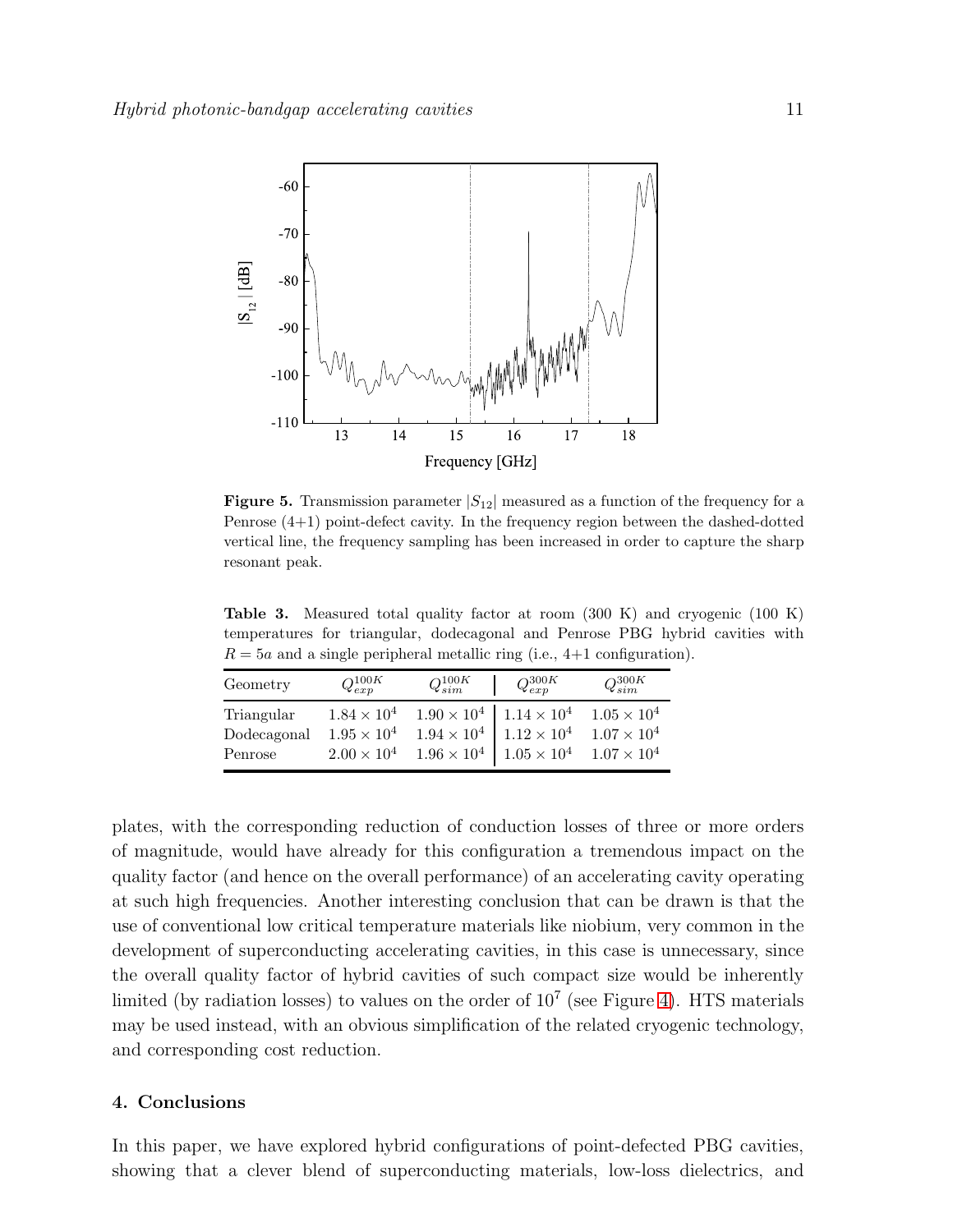highly conducting metals may pave the way to the development of novel monomodal, compact, high-performance, accelerating cavities. Via a systematic study of geometrical configurations, size, and dielectric/metal fractions, we showed that suitably dimensioned hybrid open structures may attain high in-plane EM radiation confinement, without significant increase in the conduction losses. The exploitation of superconducting materials (in the terminating plates) would render the fabrication of this new type of resonators extremely rewarding, even if at the expense of a higher operational complexity introduced by the cryogenic technology. Our preliminary experimental results at 100 K show that this route is technologically viable, especially for the development of very compact, hybrid, PBG cavities based on HTS materials.

#### Acknowledgments

This work was supported in part by the Campania Regional Government via a 2006 grant (L.R. N. 5 - 28.03.2002) on "Electromagnetic-bandgap quasicrystals: Study, characterization, and applications in the microwave region." Stimulating discussions with Prof. V. G. Vaccaro (University of Naples "Federico II"), as well as the technical support of F. M. Taurino and S. Marrazzo, are gratefully acknowledged.

## <span id="page-11-0"></span>References

- <span id="page-11-1"></span>[1] B. Cowan, M. Javanmard, and R. Siemann. Photonic crystal laser accelerator structures. In Proc. Particle Accelerator Conference, volume 3, pages 1855–1857, Portland, OR, USA, 2003.
- [2] E. I. Smirnova, A. S. Kesar, I. Mastovsky, M. A. Shapiro, and R. J. Temkin. Demonstration of a 17-GHz, high-gradient accelerator with a photonic-band-gap structure. Phys. Rev. Lett., 95(7):074801, 2005.
- <span id="page-11-2"></span>[3] M. Masullo, A. Andreone, E. Di Gennaro, F. Francomacaro, G. Lamura, V. Palmieri, D. Tonini, M. Panniello, and V. Vaccaro. PBG superconducting resonant structures. In Proc. European Particle Accelerator Conf., pages 454–456, Edinburgh, Scotland, 2006.
- <span id="page-11-3"></span>[4] W. Steurer and D. Sutter-Widmer. Photonic and phononic quasicrystals. J. Phys. D, 40(13):R229– R247, 2007.
- <span id="page-11-4"></span>[5] A. Della Villa, V. Galdi, S. Enoch, G. Tayeb, and F. Capolino. Photonic quasicrystals: Basics and examples. In F. Capolino, editor, Metamaterials Handbook, vol. I, chapter 27. CRC Press, Boca Raton, FL, USA, 2009.
- <span id="page-11-5"></span>[6] D. N. Chigrin and A. V. Lavrinenko. Photonic applications of two-dimensional quasicrystals. In F. Capolino, editor, Metamaterials Handbook, vol. II, chapter 28. CRC Press, Boca Raton, FL, USA, 2009.
- <span id="page-11-7"></span><span id="page-11-6"></span>[7] E. Maciá. The role of aperiodic order in science and technology. Rep. Progr. Phys.,  $69(2):397-441$ , 2006.
- [8] K. Nozaki and T. Baba. Quasiperiodic photonic crystal microcavity lasers. Appl. Phys. Lett., 84(24):4875–4877, 2004.
- <span id="page-11-8"></span>[9] C. A Bauer, G. R. Werner, and J. R. Cary. Truncated photonic crystal cavities with optimized mode confinement. J. Appl. Phys., 104:053107, 2008.
- <span id="page-11-9"></span>[10] E. Di Gennaro, S. Savo, A. Andreone, V. Galdi, G. Castaldi, V. Pierro, and M. R. Masullo. Mode confinement in photonic quasicrystal point-defect cavities for particle accelerators. Appl. Phys. Lett., 93(16):164102, 2008.